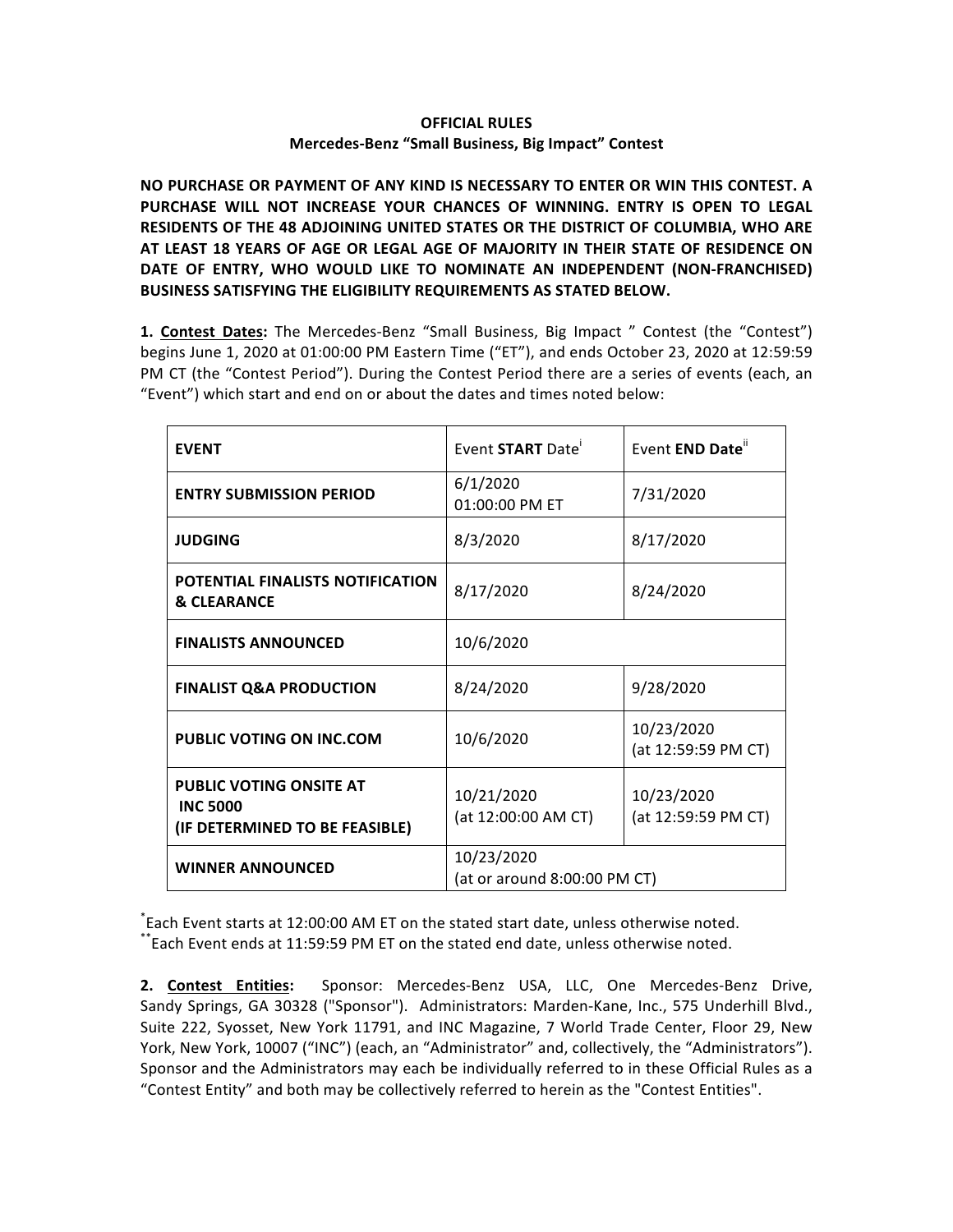## **3. Eligibility:**

No purchase or payment of any kind is necessary to enter or win the Contest. The Contest is open to qualifying business entities that meet the eligibility requirements set forth in this Section 3 and that are entered into the Contest via a qualifying Entry (as such term is defined in Section 4) in accordance with these Official Rules (each, an "Entrant"). Each Entrant's eligibility to enter and win the Contest is also subject to compliance with all other terms and conditions set forth in these Official Rules. This Contest is void where prohibited by law.

To be eligible to enter and win the Contest, each Entrant must meet all of the following requirements as of the beginning of the Contest Period and continuously throughout the duration of the Contest Period: (i) be a business registered to conduct business in at least one (1) of the forty-eight (48) adjoining United States or the District of Columbia; (ii) be an independently owned and operated, non-franchised business that is not part of any other established parent or partner business(es); (iii) be founded and engaged in active daily operations; and (iv) employ one hundred fifty (150) or fewer employees (including full-time and part-time employees).

To be eligible to enter and win the Contest, a qualifying Entry must be submitted for the Entrant in accordance with Section 4 by a qualifying nominator (the "Nominator"). To be eligible to submit an Entry on behalf of an Entrant, the Nominator must be a legal resident of one (1) of the forty-eight (48) adjoining United States or the District of Columbia and be at least eighteen (18) years of age (or the age of majority in the Nominator's state of residence if greater than eighteen (18) years), as of the date of the Entry. The Nominator may be, but is not required to be, an employee of Entrant. However, the Nominator must have the authorization of the Entrant to submit the Entry on the Entrant's behalf.

Each Entrant that is entered into the Contest by a Nominator in accordance with these Official Rules will be contacted by an Administrator to notify the Entrant of the Entry and confirm that the Entrant wishes to participate in the Contest. If the Entrant wishes to participate in the Contest, the Entrant must designate a qualifying person to serve as the Entrant's sole representative for communications and all other purposes in connection with the Contest (the "Entrant Representative"). The Entrant Representative must confirm in writing that the Entrant wishes to participate in the Contest. By providing such written confirmation, the Entrant Representative agrees on behalf of itself and the Entrant to be bound by these Official Rules. For an Entrant to be eligible to win the Contest, the Entrant Representative designated by the Entrant must meet all of the following requirements as of the beginning of the Contest Period and continuously throughout the duration of the Contest Period: (i) be a legal resident of one  $(1)$ of the forty-eight (48) adjoining United States or the District of Columbia and be at least eighteen (18) years of age (or the age of majority in the Nominator's state of residence if greater than eighteen (18) years); (ii) own (at least 51%) and be the primary decision maker for, and have been actively been engaged in the day-to-day operation of, the Entrant; (iii) have the authority to bind the Entrant to these Official Rules and to all agreements, conditions, consents, representations, and warranties made herein or otherwise in connection with the Contest on behalf of the Entrant; and (iv) is neither an employee, officer, director, member, shareholder, or agent of any of the Contest Entities or any of their respective parent companies, subsidiaries, affiliates, affiliates, or advertising or promotion agencies, nor an immediate family member or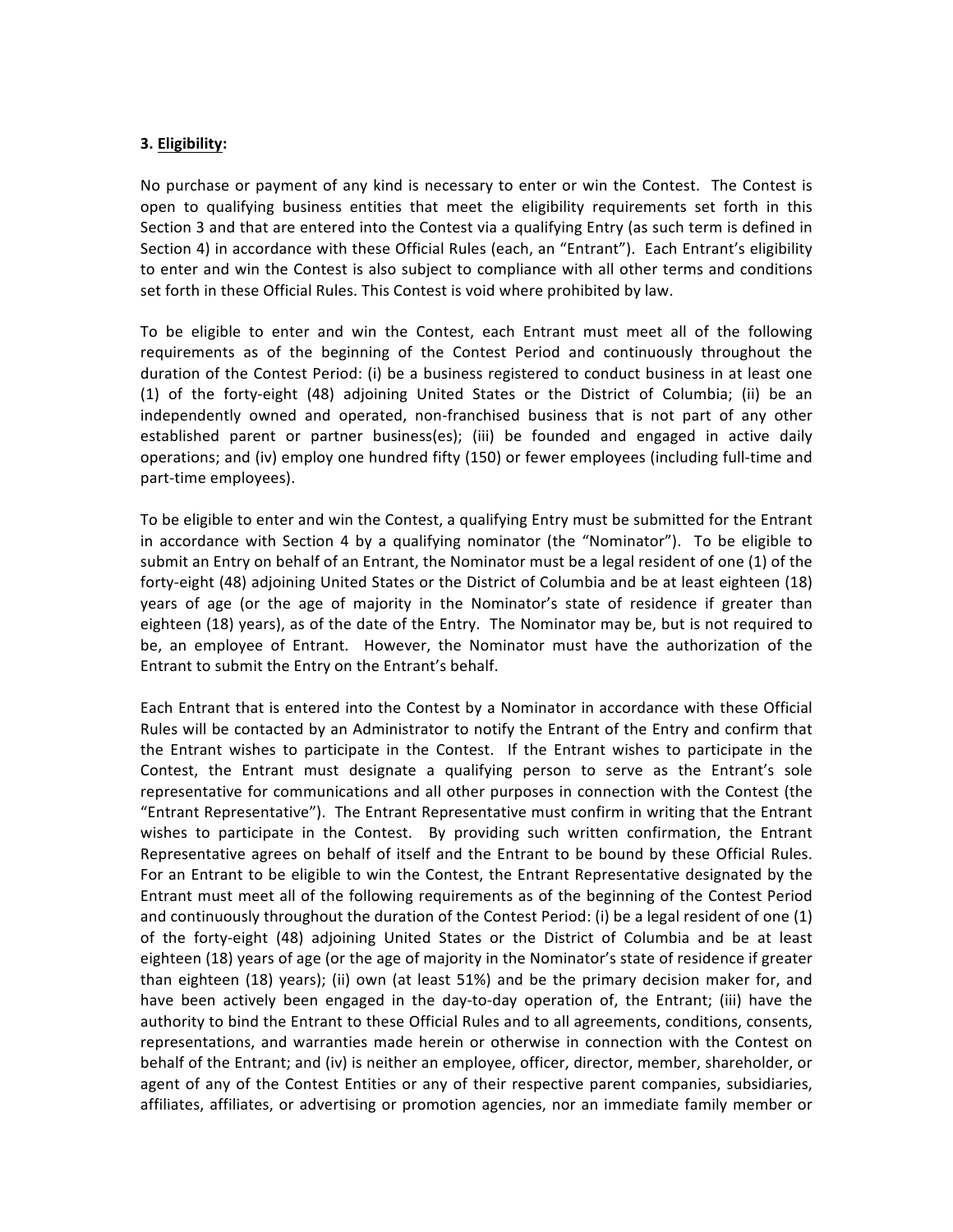household member of any such employee, officer, director, member, shareholder, or agent. For purposes of these Official Rules, an "immediate family member" means any parent, spouse, children, sibling, in-law, or grandparent, and a "household member" means any person who shares the same residence at least three (3) months out of the year. If an Entrant is owned by more than one (1) person, all owners of the Entrant (including the Entrant Representative and all other owners, whether equal partners or partial owners) must agree to allow the Entrant Representative to represent the Entrant in connection with the Contest in order for the Entrant to be eligible to win the Contest.

For each Entrant selected as a Finalist for the Contest (as specified in Section 5 below), the applicable Entrant Representative will be required to provide a signed Affidavit of Eligibility and/or such other proof of eligibility as may be deemed required by the Contest Entities (as specified in Section 6 below) before the Entrant will be eligible to win any prize. If an Entrant that has more than one (1) owner is selected as a Finalist for the Contest, all owners of the Entrant (including the Entrant Representative and all other owners, whether equal partners or partial owners) will be required to provide a signed Affidavit of Eligibility and/or such other proof of eligibility as may be deemed required by the Contest Entities (as specified in Section 6 below) before the Entrant will be eligible to win any prize.

Notwithstanding anything to the contrary herein, any and all Contest prizes will be awarded to and redeemed in the name of the winning Entrant and not the Nominator, the Entrant Representative or any other owner of the Entrant, or any other third party. Under no circumstances will the Nominator, the Entrant Representative or any other owner of the Entrant or any other third party be eligible or entitled to receive any compensation whatsoever, including any prize or travel, associated with the Contest.

**4. How to Enter:** To enter the Contest, the following materials must be completed and submitted on behalf of the Entrant by a Nominator within the Entry Submission Period (as set forth in Section 1) in accordance with these Official Rules:

- (i) A Contest entry form; and
- (ii) An original written response (the "Response") explaining, "what your business, or a business in your community is doing to serve others during these challenging times" (the "Call to Action"). Include a photo, video (maximum sixty (60) seconds) or link to outside content (e.g. news article) that is related to the Response. For photo/video technical requirements, go to http://www.inc.com/mbvans/contest. See Section 5 below for information about judging criteria and scoring for the Response.

As used in these Official Rules, "Entry" means an entry into the Contest submitted for an Entrant in accordance with these Official Rules and includes the Contest entry form, the Response, and all videos, photos, and other information contained therein or otherwise provided on behalf of the Entrant to any Contest Entity in connection with this Contest.

Entries must be submitted online at https://www.inc.com/mbvans/contest (the "Contest Website"). To be eligible, Entries must include all requested information and be received through the Contest Website within the Entry Submission Period (i.e., no sooner than 01:00:00 PM ET on June 1, 2020, and no later than 11:59:59 PM ET on July 31, 2020). Entries must be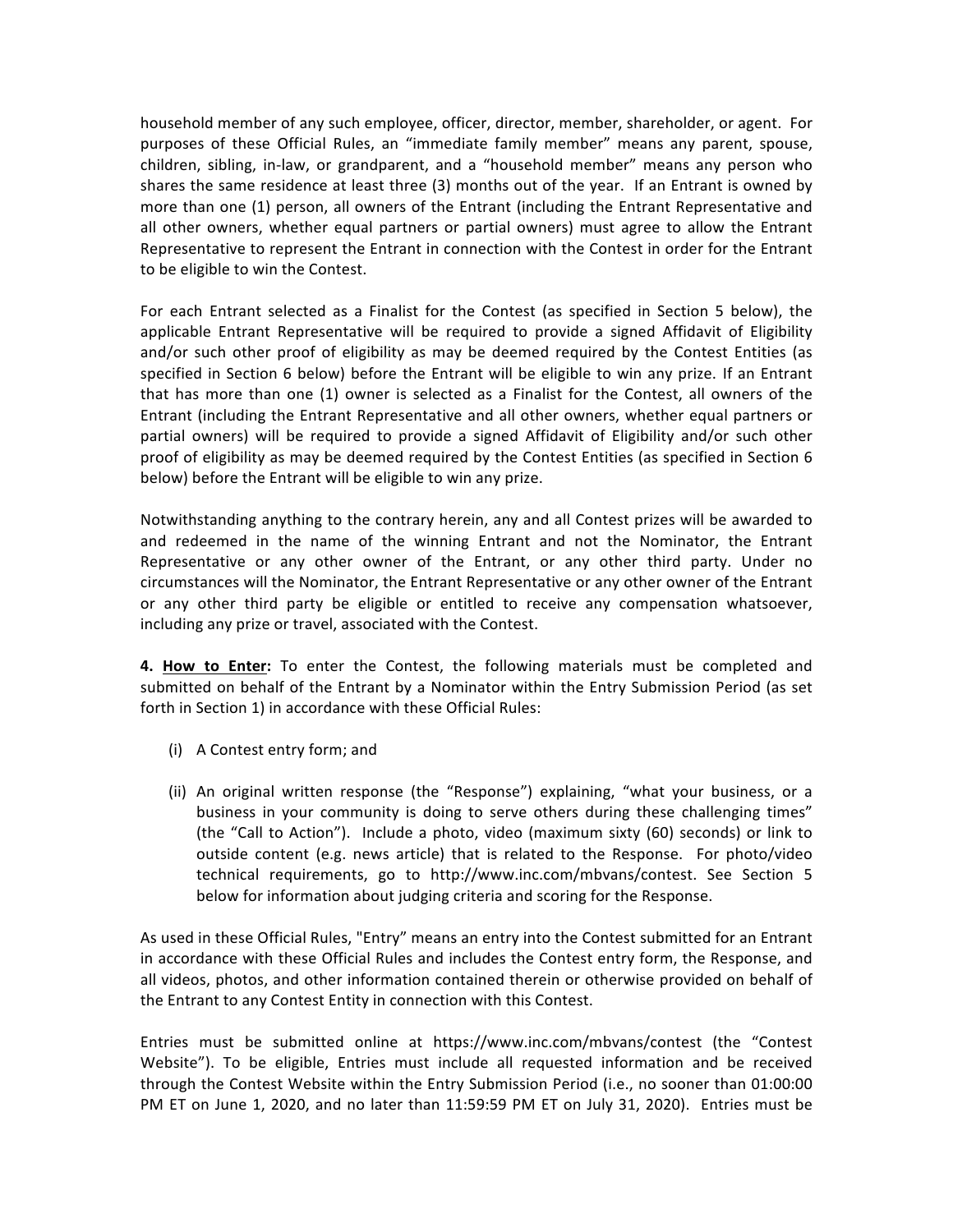spoken/written in English language only. Limit of one (1) Entry per Eligible Entrant name/email address. Use of automated entry devices or programs is prohibited.

Entries may only be submitted by a single individual (i.e., the Nominator). Group entries will not be accepted (i.e., although different individuals might have taken part in the creation of an Entry, only one individual, the Nominator, may be considered to have created and submitted the Entry).

At the time of Entry, the Nominator will have the opportunity to opt-in to receive further communications from the Sponsor. The Nominator is not required to opt-in, and opting in will not increase chances of winning. If the Nominator chooses to opt-in, the Nominator thereby grants the Sponsor permission to send the Nominator future communications regarding services, incentives, offers, promotions, or other messaging related to the Sponsor's services. Any information collected from the Contest shall be used only in a manner consistent with the consent given by the Nominator at the time of Entry, with these Official Rules, and with the Sponsor's Privacy Policy found at http://www.mbvans.com/sprinter/policies-and-endnotes.

By submitting an Entry, the Nominator represents and warrants that it has obtained all of the rights, licenses, and permissions necessary to submit and use the Entry and all related information in accordance with these Official Rules from each person or entity that is named, appears, referenced or described in or helped to create the Entry. Additionally, by submitting an Entry, the Nominator represents and warrants that the Entry (including all aspects thereof):

(i) Satisfies all requirements of these Official Rules;

(ii) Is the original work of the Nominator;

(iii) Has not previously been published or won an award or prize of any kind (with the exception of news articles or published content);

(iv) Does not infringe or violate the rights of any third party, including, but not limited to, copyrights, trademarks, patents, trade secrets, logos, contract and licensing rights, rights of publicity or privacy, moral rights, image rights, or any other intellectual property rights;

(v) Is not subject to any third-party agreements, and the Contest Entities will not be required to pay or incur any sums to any person or entity as a result of its use, exhibition, or exploitation;

(v) Does not contain any content that is likely to be considered offensive by the Contest Entities or could adversely affect the name, reputation, or goodwill of the Contest Entities;

(vi) Does not feature, refer to, or mention any competing brands of the Contest Entities; and

(vii) Does not contain obscene, offensive, lewd, inappropriate, or violent suggestions that are not keeping with Sponsor's image.

By submitting an Entry, the Nominator agrees to grant the Sponsor, its parents, subsidiaries, and affiliates and their agents and designees, the exclusive, worldwide, perpetual, irrevocable, royalty-free, sub-licensable right to exercise the copyright, publicity, database rights and any other rights the Nominator has in the Entry, and also the right and permission to edit, modify, cut, rearrange, add to, delete from, copy, reproduce, translate, dub, adapt, publish, exploit, and use the content of and elements embodied in the Entry, in any media now known or hereafter devised (including without limitation, the Internet), for advertising and promotional purposes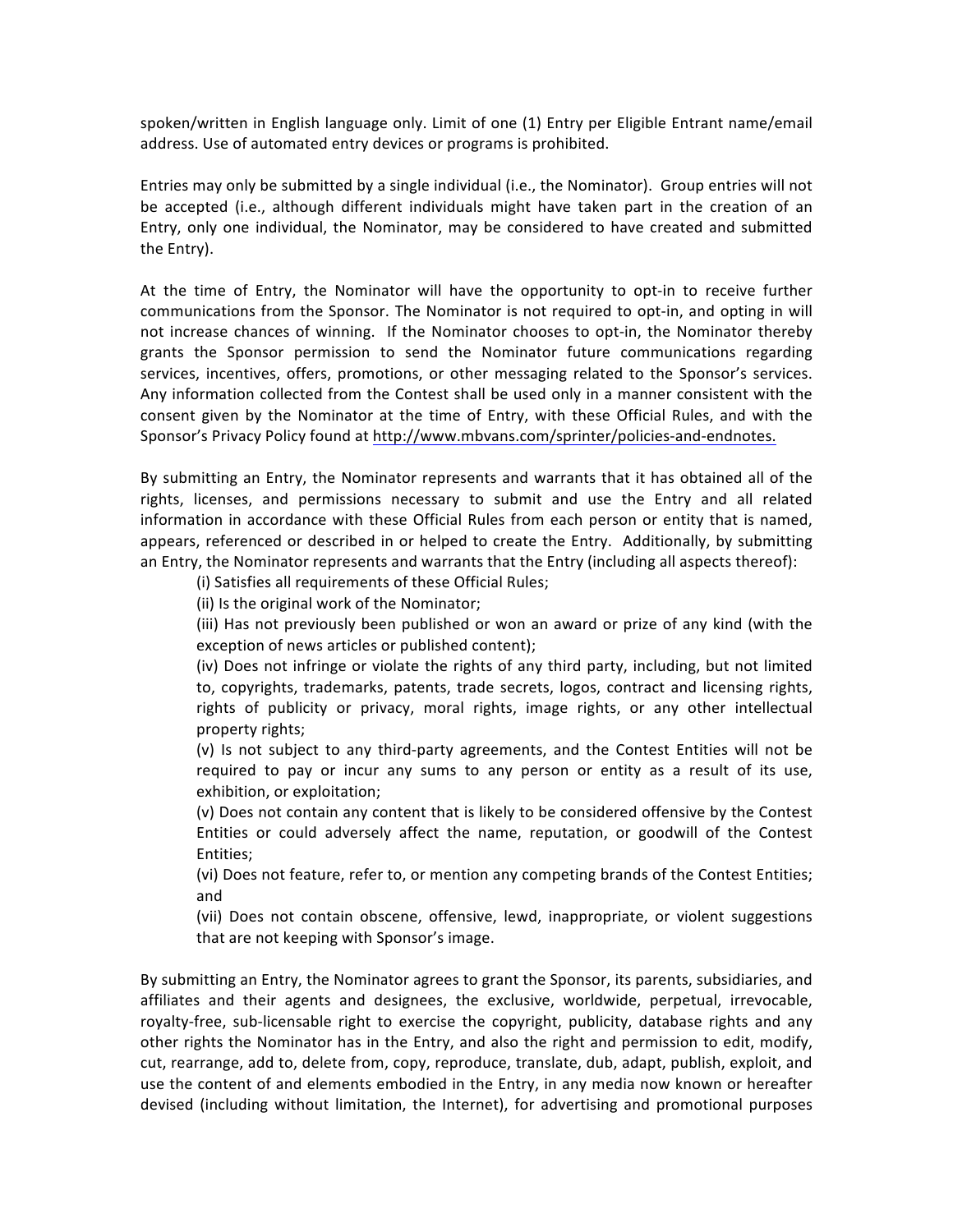without additional compensation, except where prohibited by law. Additionally, by confirming the Entrant's wish to participate in the Contest (as set forth in Section 3), the Entrant Representative agrees on behalf of him/herself and the Entrant to grant the Sponsor, its parents, subsidiaries, and affiliates and their agents and designees, the exclusive, worldwide, perpetual, irrevocable, royalty-free, sub-licensable right to exercise the copyright, publicity, database rights and any other rights the Entrant Representative or Entrant has in the Entry, and also the right and permission to edit, modify, cut, rearrange, add to, delete from, copy, reproduce, translate, dub, adapt, publish, exploit, and use the content of and elements embodied in the Entry, in any media now known or hereafter devised (including without limitation, the Internet), for advertising and promotional purposes without additional compensation, except where prohibited by law. The Sponsor's use of the Entry and the information contained therein will be subject to the terms and conditions of these Official Rules.

The Nominator and the Entrant Representative on behalf of him/herself and the Entrant each acknowledge and agree that the Entries submitted in the Contest for other Entrants may contain ideas and concepts that may have familiarities or similarities to the Entry submitted for the Entrant, and that it will not be entitled to any compensation or right to negotiate with or receive any compensation from the Contest Entities because of any such familiarities or similarities.

The Contest Entities' decisions are final on all matters relating to this Contest. If any Contest Entity determines in its sole discretion that an Entry fails to meet any of the requirements described in these Official Rules, the Entry will be disqualified.

**5. Judging to Determine Four (4) Finalists:** At the conclusion of the Entry Submission Period, all eligible Entries received at the Contest Website will be judged by a panel of judges assembled by the Administrators (the "Panel"). The Panel will score (the "Panel Score") each eligible Entry based on its Response to the Call to Action: "Tell us what your business, or a business in your community, is doing to serve others during these challenging times."

Each Entry will be judged on the following judging criteria (the "Judging Criteria"):

- Does the Response answer the Call to Action? (maximum 45 points)
- Is the Response original and well-articulated? The Response will be assessed on the content, empathy, resourcefulness, and the ability to pivot the business in a time of crisis). (maximum 45 points)
- Does the Entry include a supporting video, photo, or news article to support the Entry? Does the content of the supporting media relate to the Response? (maximum 10 points)

The Panel will score, rank, and total all points to arrive at the Panel Score, which will then be provided to Sponsor to evaluate. Requests for any Panel Score will not be responded to or shared.

The Entrants whose Entries receive the four (4) highest Panel Scores will be deemed Contest finalists (each, a "Finalist"), subject to verification of eligibility and compliance with these Official Rules. Notwithstanding the foregoing, Sponsor reserves the right to select fewer than four  $(4)$ Finalists if, in its sole discretion, it does not receive a sufficient number of eligible and qualified Entries. In the event of a tie between any Entries' Panel Scores, the tied Entries will be re-scored by an additional judge selected by Sponsor, who, using the Judging Criteria published in these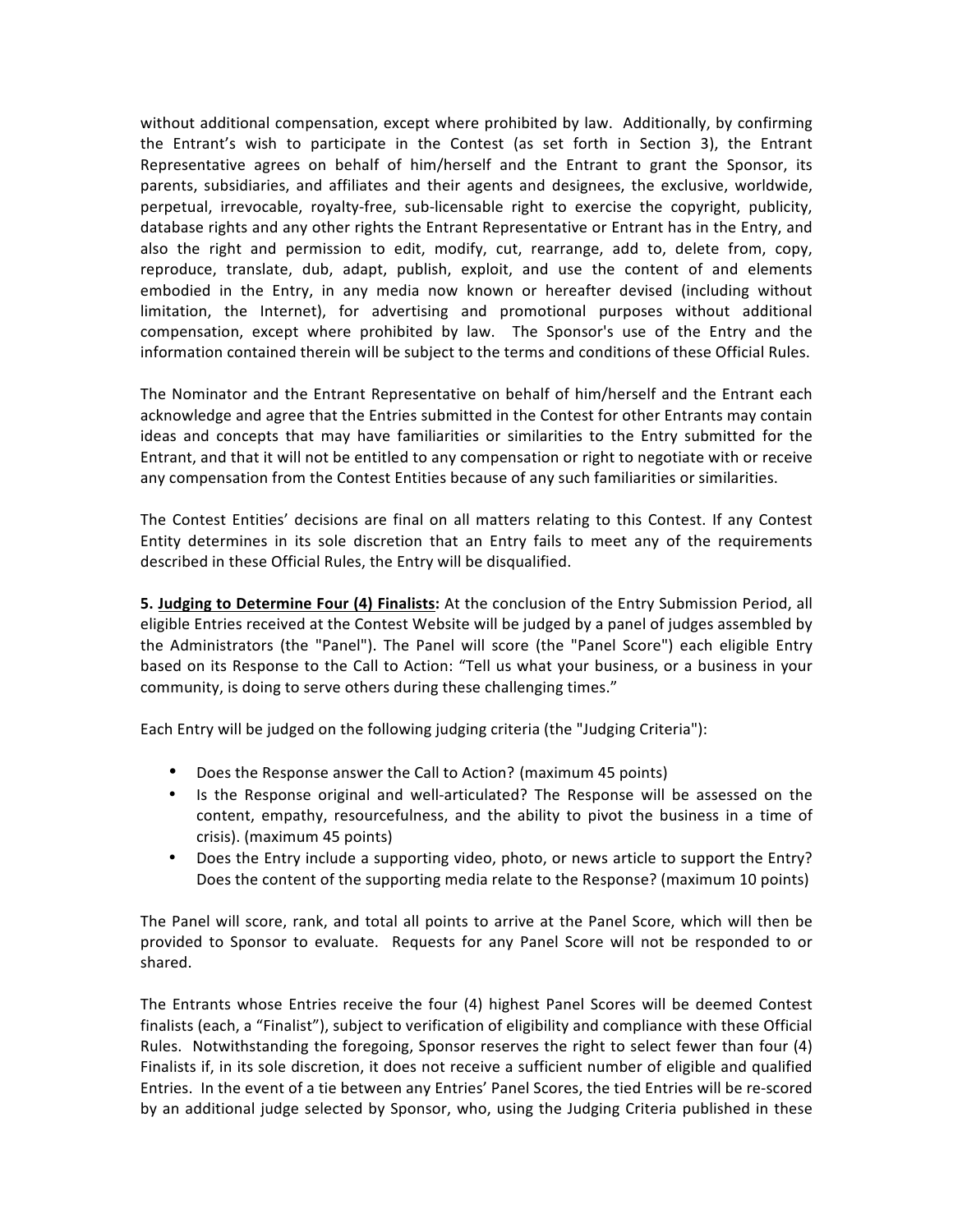Official Rules, will break the tie. The judges' decisions are final and binding in all matters relating to this Contest.

**6. Notification of Finalists:** The Finalists will be notified by mail, phone, or e-mail on or about, August 17, 2020. For each Entrant selected as a Finalist for the Contest, the applicable Entrant Representative must submit the following completed documents (collectively, the "Required Documentation") to Marden-Kane, Inc. via e-mail or fax (and subsequently by mail, per instructions to be provided) no later than 11:59:59 PM ET on August 24, 2020: (i) Affidavit of Eligibility and Publicity Release; (ii) W9 Tax Form; (iii) a Background Check Release Form; (iv) copy of current driver's license; and (v) any other documentation as may be required by the Contest Entities. If an Entrant with more than one (1) owner is selected as a Finalist, all owners of the Entrant (including the Entrant Representative and all other owners, whether equal partners or partial owners) will be required to provide the Required Documentation as described above.

Designation as a Finalist is subject to proof of eligibility under these Official Rules, maintaining compliance with these Official Rules, and approval by Sponsor. All Finalists are considered "potential" pending submission of the Required Documentation and verification of eligibility and compliance with these Official Rules. If any documents or communications sent by any means to a potential Finalist are returned as undeliverable, or if a potential Finalist fails to properly execute and return all Required Documentation described herein in the time noted, or if a potential Finalist is found not to be eligible or not in compliance with these Official Rules, the potential Finalist will be disqualified and, at the sole discretion of the Sponsor, the next highest scoring Entrant will move up and be notified, time permitting. The Panel's and Sponsor's decisions are final and binding in all matters relating to this Contest, including interpretation and application of these Official Rules.

The Nominator and the Entrant Representative on behalf of him/herself and the Entrant each acknowledge and agree that if the Entrant is selected as a Finalist, the Contest Entities may, except where prohibited by law, post the Nominator's, the Entrant Representative's, and the Entrant's respective names, business names, and city and state online. Additionally, the Entrant Representative acknowledges and agrees on behalf of him/herself and the Entrant that the Affidavit of Eligibility and Publicity Release that each potential Finalist must complete will contain consents to use (where lawful) the Entrant Representative's and Entrant's respective names, business names, city and state, background, stories, and photographs for promotional purposes without any compensation to Entrant Representative or Entrant, and that refusal to provide such consents via a signed Affidavit of Eligibility and Publicity Release will disqualify the potential Finalist from the Contest and from receiving any prize.

7. Finalist Video Production: To compete in the Public Vote phase of the Contest, all Finalists will be required to create a video ("Finalist Video") with the assistance of INC, according to the following specifications:

• Timing: INC. and the Finalist's Entrant Representative will agree on a mutual date to be interviewed within the designated time period determined by Sponsor. If the Entrant Representative is unavailable or unwilling to participate within the designated time period, the Finalist will forfeit its position as a Finalist in the Contest.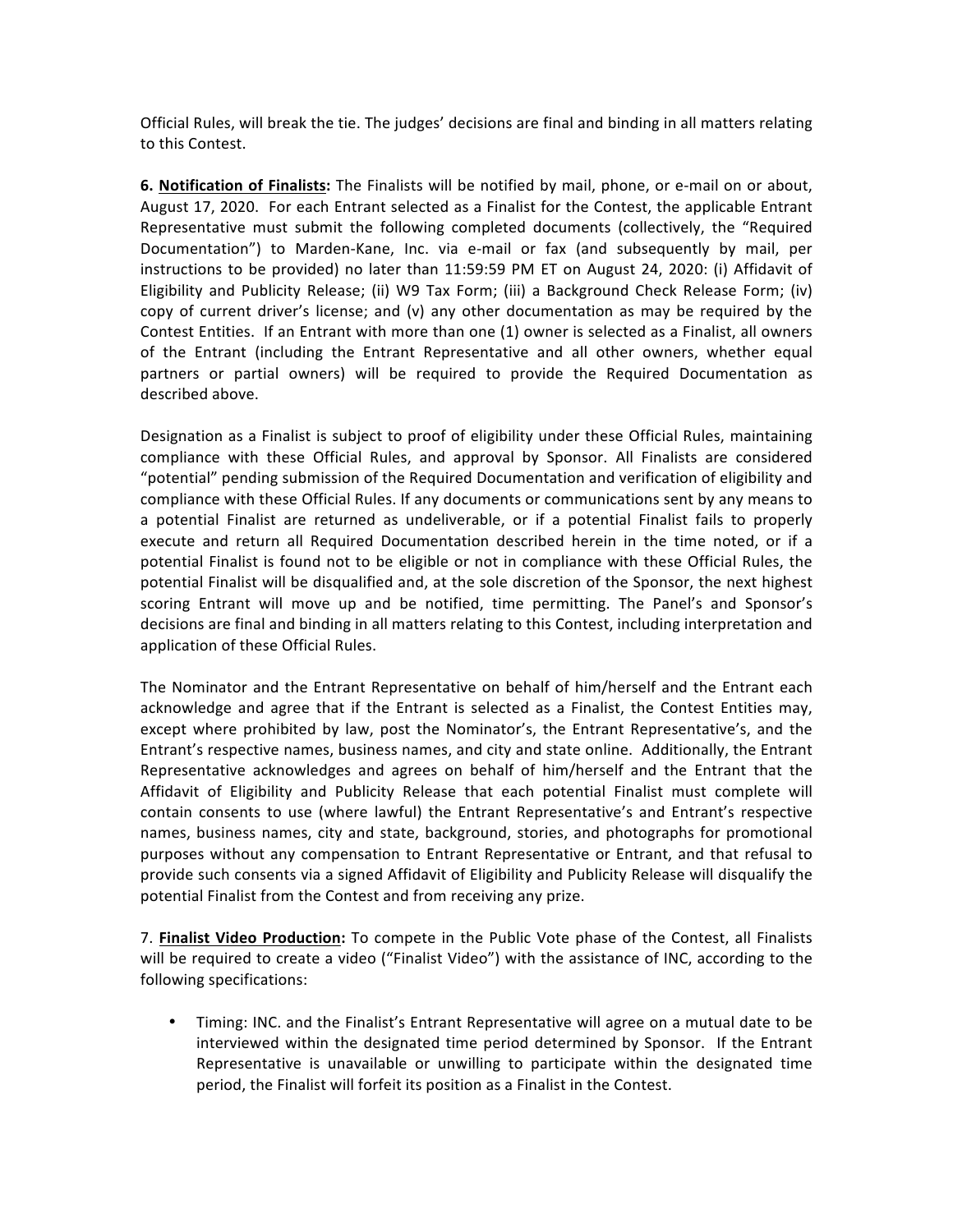- Theme: The Finalist Video will animate how the Finalist has had a positive impact on its community during these challenging times, and why owning a Sprinter Cargo Van will help the Finalist regrow its business.
- Fees: All video shoot, editing and production expenses to be paid by INC.

INC will produce the final version of the Finalist Video and create a profile for each Finalist (collectively, the "Content"), which will be posted online on the Contest Website. INC and Sponsor will make all final creative decisions regarding the Content produced for each Finalist. Neither the Finalist nor its Entrant Representative will not have any right to review or approve any such Content before it is posted to the Contest Website.

All materials and information submitted by or on behalf of Finalist or its Entrant Representative in connection with the creation of the Content become the property of the Sponsor and will not be returned. By participating in the creation of the Content, the Finalist and its Entrant Representative irrevocably grant to Sponsor and its affiliates, agents and licensees the royaltyfree right and permission to unconditionally and perpetually reproduce, copy, store, transmit, publish, display, adapt and/or otherwise use or reuse the Finalist's and its Entrant Representative's video submission, name, picture, voice, statements, background and biographical material, photographs, pictures, stories, testimonials or other likeness, prize information, any information contained in the Content, as well as any other information or materials arising out of the Finalist's or its Entrant Representative's participation in the Contest for advertising, promotional, commercial, publicity and/or any other purposes (without limitation), in any and all media now or hereafter known, in any language, throughout the world, in perpetuity and in any manner without further review, notice, approval, consideration or compensation of the Finalist or its Entrant Representative. Unless prohibited by law, the Finalist and its Entrant Representative waive any rights of privacy, rights of publicity, intellectual property rights, and other rights that may preclude Sponsor from using or disclosing all or any part of the Content in any manner and for any purpose. By participating in the creation of the Content, the Finalist and its Entrant Representative further release Sponsor from any future claims arising out of any use or disclosure of the Content consistent with these Official Rules. All materials and information submitted by or on behalf of Finalist or its Entrant Representative in connection with the creation of the Content will be screened and may be published on the Internet or in other media at the sole discretion of the Sponsor. Without limitation to the foregoing, Sponsor may post any and all video submissions on the Contest Website following the Contest Period. The use or publication of a Finalist's or its Entrant Representative's name or information in connection with the Contest does not signify that the Finalist is a Contest winner. By participating in the creation of the Content, the Finalist and its Entrant Representative acknowledge and agree that they will not now or in the future be paid or compensated in any way for the Content or for granting the Sponsor any of the rights related thereto set out in these Official Rules, whether the Finalist is chosen as a Contest winner or not. Further, the Finalist and its Entrant Representative acknowledge and agree that Sponsor is not obligated to make use of the Content or any of the rights related thereto granted to Sponsor in these Official Rules.

In the sole discretion of Sponsor, and subject to restrictions on travel and/or public gatherings, all four (4) Finalists may receive entry and a trip to attend the INC 5000 Conference in San Antonio, TX, currently scheduled to take place October 21-23, 2020, including: (i) two (2) tickets to the INC 5000 Conference; (ii) two (2) roundtrip coach tickets (up to \$1,500 total) from airport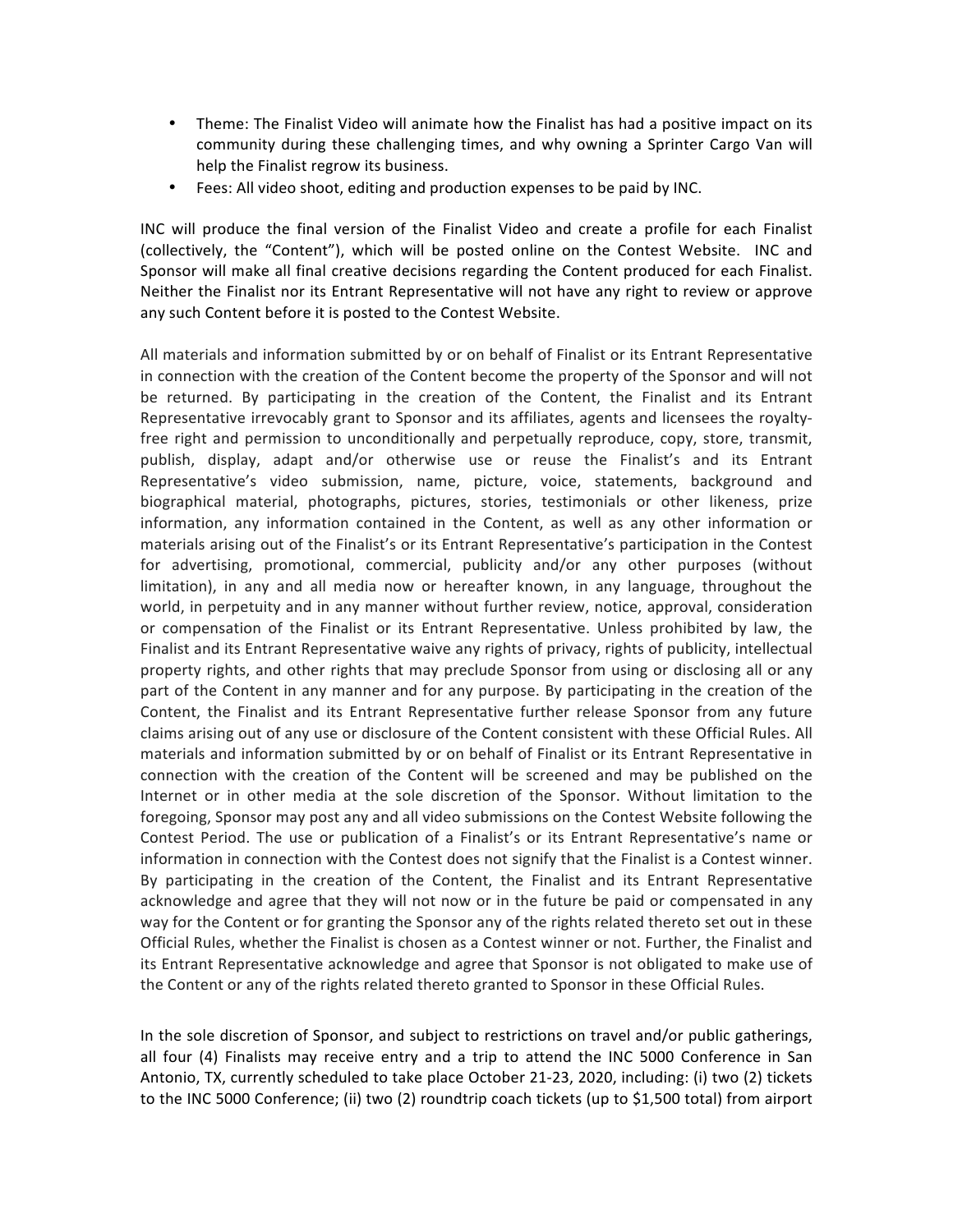closest to Finalist's business address to San Antonio, TX; and (iii) three (3) nights at the JW Marriott San Antonio Hill Country Resort & Spa. All other expenses not listed are the responsibility of the Finalist. If any Finalist resides within a one-hundred (100) mile radius the JW Marriott San Antonio Hill Country Resort & Spa, ground transportation may be provided in lieu of airfare. Finalists choosing not to travel to the INC 5000 Conference on the specified dates will not be penalized for not attending.

**8. Public Voting:** The four (4) Finalist Videos will be presented for public voting online at the Contest Website beginning October 6, 2020 at 12:00:00 AM ET and ending October 23, 2020 at 12:59:59 PM CT. Additionally, if feasible, the four (4) Finalist Videos will also be presented for public voting onsite at the INC 500 Conference beginning October 21, 2020 at 12:00:00 AM CT and ending October 23, 2020 at 12:59:59 PM CT. Maximum five (5) votes per day per person, online or onsite at the INC 500 Conference. Votes will be tallied by Sponsor of an Administrator on October 23, 2020, and the Finalist with the greatest number of votes will be determined the Grand Prize Winner. In the event of a tie, Sponsor will determine the Grand Prize Winner in its sole discretion, which decision shall be final and binding.

If feasible, the Grand Prize Winner will be announced at the INC 500 Conference on October 23, 2020. For the name of the Contest winners available after October 23, 2020, send an email with subject line: Mercedes-Benz "Small Business, Big Impact" Contest to: winnerslist@mardenkane.com. Requests received after November 30, 2020 will not be fulfilled.

## **9. Prizes:**

Grand Prize: One (1) Finalist selected as the Grand Prize Winner will receive the following prize:

- One (1) Mercedes-Benz Sprinter Cargo Van with an average retail value ("ARV") of up to \$40,000.00, inclusive of a Destination and Delivery fee. The Grand Prize Winner will work with Sponsor to select color and features of vehicle within the ARV amount; and
- $$10,000.00$  cash (in the form of a check).

Runners Up: Each of the three (3) Finalists selected as Runners Up will receive the following prize:

 $\bullet$  \$5,000.00 cash (in the form of a check).

All prizes are will be awarded in the name of the winning Entrant only and will not be awarded in the name of its Nominator, its Entrant Representative or any other owner of the Entrant, or any other third party. Prizes are non-transferable and must be accepted as is. No substitutions or cash equivalents are allowed, except at the discretion of the Sponsor in which case a prize of equal or greater value may be awarded. Any difference between the estimated and actual value of any prize will not be awarded

Each winning Entrant is responsible for all taxes and all other costs and expenses associated with the acceptance and use of its prize (except for any costs or expenses explicitly listed herein as being included in the prize). The Grand Prize Winner is responsible for registration, license, taxes, title and insurance fees and any other expenses not listed related to acceptance and use of the Mercedes-Benz Sprinter Cargo Van included in the Grand Prize and must provide a valid driver's license and evidence of insurance prior to delivery.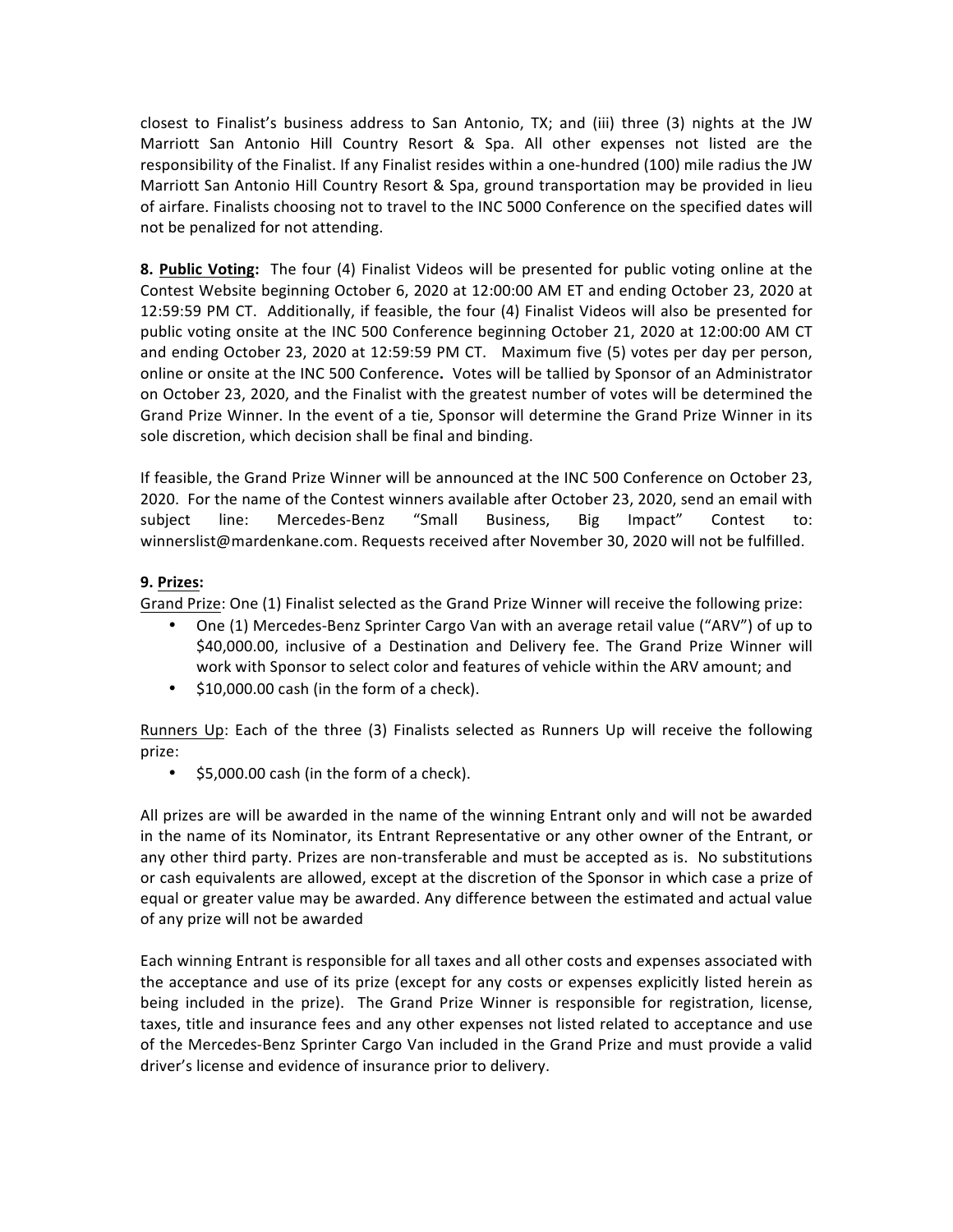Failure by any winning Entrant to take delivery of its prize within thirty (30) days of availability could cause prize to be forfeited and awarded to an alternate. If the Grand Prize is forfeited by the Grand Prize Winner for any reason, Sponsor will have no further obligation to the Grand Prize Winner, and the Finalist with the next greatest number of votes will awarded the Grand Prize, time permitting.

All details related to any prize not specified herein shall be determined solely by Sponsor.

10. Binding Effect, Release, Limitation of Liability: BY PARTICIPATING IN THE CONTEST, THE NOMINATOR AND THE ENTRANT REPRESENTATIVE ON BEHALF OF HIM/HERSELF AND THE ENTRANT EACH AGREE TO ABIDE BY THE TERMS OF THESE OFFICIAL RULES AND THE DECISIONS OF THE CONTEST ENTITIES OR THEIR DESIGNEES (WHOSE DECISIONS ARE FINAL AND BINDING). TO WAIVE ANY RIGHT TO CLAIM ANY AMBIGUITY OR ERROR IN THESE OFFICIAL RULES OR THE CONTEST ITSELF, AND TO RELEASE, INDEMNIFY, AND HOLD HARMLESS THE CONTEST ENTITIES AND EACH OF THEIR PARENTS, AFFILIATES, SUBSIDIARIES AND THEIR RESPECTIVE AGENTS, REPRESENTATIVES, OFFICERS, DIRECTORS, SHAREHOLDERS, AND EMPLOYEES (COLLECTIVELY, "RELEASEES") FROM AND AGAINST ANY INJURIES, LOSSES, DAMAGES, CLAIMS, ACTIONS, DISRUPTION OF BUSINESS, COSTS, EXPENSES (INCLUDING, BUT NOT LIMITED TO, REASONABLE ATTORNEYS' FEES AND LITIGATION COSTS) OR ANY LIABILITY OF ANY KIND (INCLUDING, BUT NOT LIMITED TO, FOR ANY INJURY, DAMAGE, DEATH, LOSS OR ACCIDENT TO PERSON OR PROPERTY) ASSERTED, INCURRED, OR SUSTAINED BY SUCH RELEASEES IN CONNECTION WITH OR ARISING FROM SUCH NOMINATOR'S, ENTRANT REPRESENTATIVE'S, OR ENTRANT'S PARTICIPATION IN THE CONTEST, BREACH OF THESE OFFICIAL RULES, OR ACCEPTANCE, POSSESSION, USE OR MISUSE OF ANY PRIZE THAT MAY BE AWARDED IN CONNECTION WITH THE CONTEST.

THE RELEASEES WILL NOT BE LIABLE FOR ANY INCIDENTAL, INDIRECT, SPECIAL, PUNITIVE OR CONSEQUENTIAL DAMAGES, WHETHER OR NOT FORESEEABLE, OF ANY KIND INCLUDING BUT NOT LIMITED TO ANY LOST REVENUE, LOSS OF USE, LOSS OF BUSINESS, OR LOSS OF PROFIT ARISING FROM THE ACCEPTANCE OF THE PRIZE.

Releasees are not responsible for printing or typographical errors in any Contest-related materials; or for transactions that are lost, misdirected, fail to enter into the processing system, or are processed, reported, or transmitted late or incorrectly, or are lost for any reason including computer, telephone, paper transfer, mail system, human or other error; or for electronic, computer, or telephonic malfunction or error, access any website associated with this Contest, or process any transaction thereon. Sponsor reserves the right, in its sole discretion to disqualify any Entry and to modify, terminate, or suspend this Contest should virus, bugs, non-authorized human intervention, action of the Nominator, the Entrant, or the Entrant Representative, or any other party, or other causes corrupt or impair the administration, security, fairness, or proper play of the Contest and, if the Contest is modified, terminated, or suspended, select winners from those eligible, non-suspect Entries received prior to the event requiring such modification, termination, or suspension. Should the Contest be terminated or modified prior to the stated expiration date, notice will be posted on the Contest Website. Any attempt by a Nominator, Entrant Representative, Entrant or any other party to deliberately damage any website or undermine the legitimate operation of the Contest may be a violation of criminal and civil laws, and should such an attempt be made, the Contest Entities and each of their licensees reserve the right to seek prosecution, damages and other remedies from any